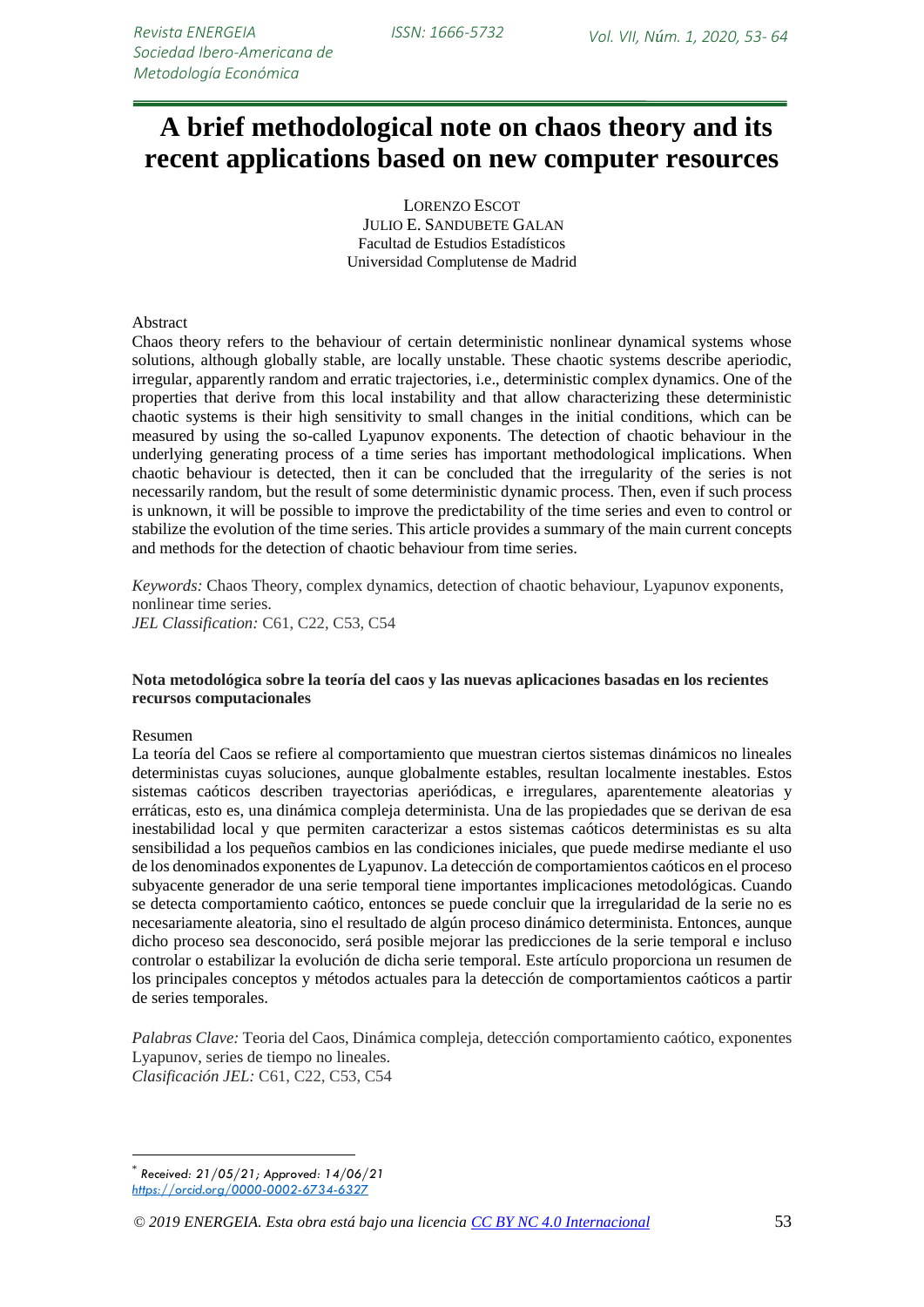## **Introduction**

*resources*

Chaos theory has been considered as the third greatest discovery on Science after Relativity and Quantum Mechanics in the twentieth century. The term chaos has been hailed as a revolution of thoughts and attracting the ever increasing attention of many scientists from diverse disciplines including mathematics, statistics, data science, physics, cosmology, computation, engineering, chemistry, biology, medicine, neurology, psychology, economics and many others. It has become a truly multi-disciplinary area of research, and even has captured the imagination of the general public.

Traditionally the study of a phenomena with a complex and irregular evolution has been carried out assuming that the underlying dynamic, which generates this complexity, should be represented through stochastic processes. This approach has been propitiated, in part, because the solutions from deterministic systems (perfectly regular, ordered and periodic) were incapable of reproducing the complex dynamics observed in real phenomena. In fact, the maximum degree of complexity that deterministic systems could describe was restricted to quasi-periodic movements.

Nowadays, it is generally accepted that some simple deterministic dynamic systems can generate aperiodic, complex and irregular solutions. These dynamic systems are known as *chaotic systems*, that are nonlinear deterministic dynamic systems which can behave with an apparently erratic and irregular motion, see Fig 1.



In this sense a challenging question in chaos theory from a statistical perspective would be how to differentiate chaotic motions from purely random fluctuations. How to distinguish whether an apparently erratic, non-regular and aperiodic dynamic system is random or chaotic.

In order to be able to detect chaotic behavior, we must first be able to characterise a chaotic dynamic system in some way. We will dedicate the following section to this issue. On the other hand, it is also interesting to understand the epistemological implications of the detection of chaotic behavior in a system or a time series. We will devote the rest of this chapter to this other aspect.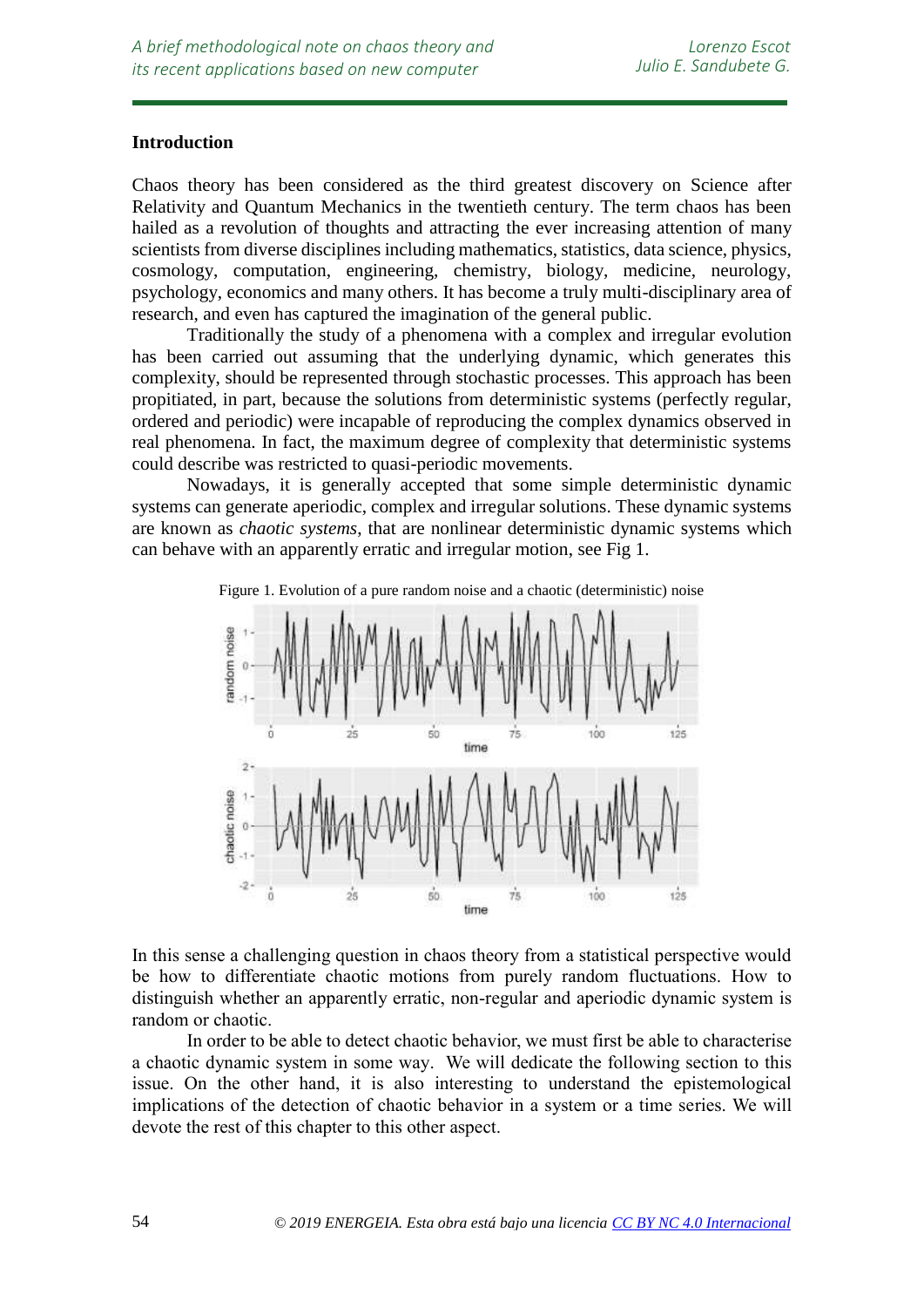### **The pursuit of an operational definition of chaos**

Generally speaking, there are several definitions of deterministic chaos that are commonly in use, for a review see e.g., *Li and Yorke (1975), Katok (1980), Berge (1984), Ford (1986), Shuster (1988), Devaney (1989), Ruelle (1993)* or *Brown (1996)*. As far as we know all definitions of chaos provided by those authors suffer from some defects but the most serious is that some definitions cannot be derived from each other. It is almost impossible to give a precise definition of chaos which at the same time encapsulates all that the term implies in the diverse literature. Therefore we will adopt an operational approach in order to characterise a chaotic dynamic system based on the study of its local stability, which plays a crucial role in the dynamics behind the system.

There are many approaches for the measurement and definition of the stability of a system in the literature. We will use the concept of local stability in a Lyapunov sense. This is a local definition of stability that measures the behaviour of a system inside its attractors. An attractor or attracting set is the dynamic equilibria of the system. In essence, an invariant set under the action of the dynamic system, non-reducible and with a basin of attraction. That is, the subset of the state space to which the trajectories of the system converge after a transient time, a region in which the system is trapped, without getting out of it except by exogenous perturbation, and a set that cannot be decomposed in other invariant disjunct subsets.



Fig 2. Illustration of simple and complex dynamics equilibria: Fixed point and limit cycle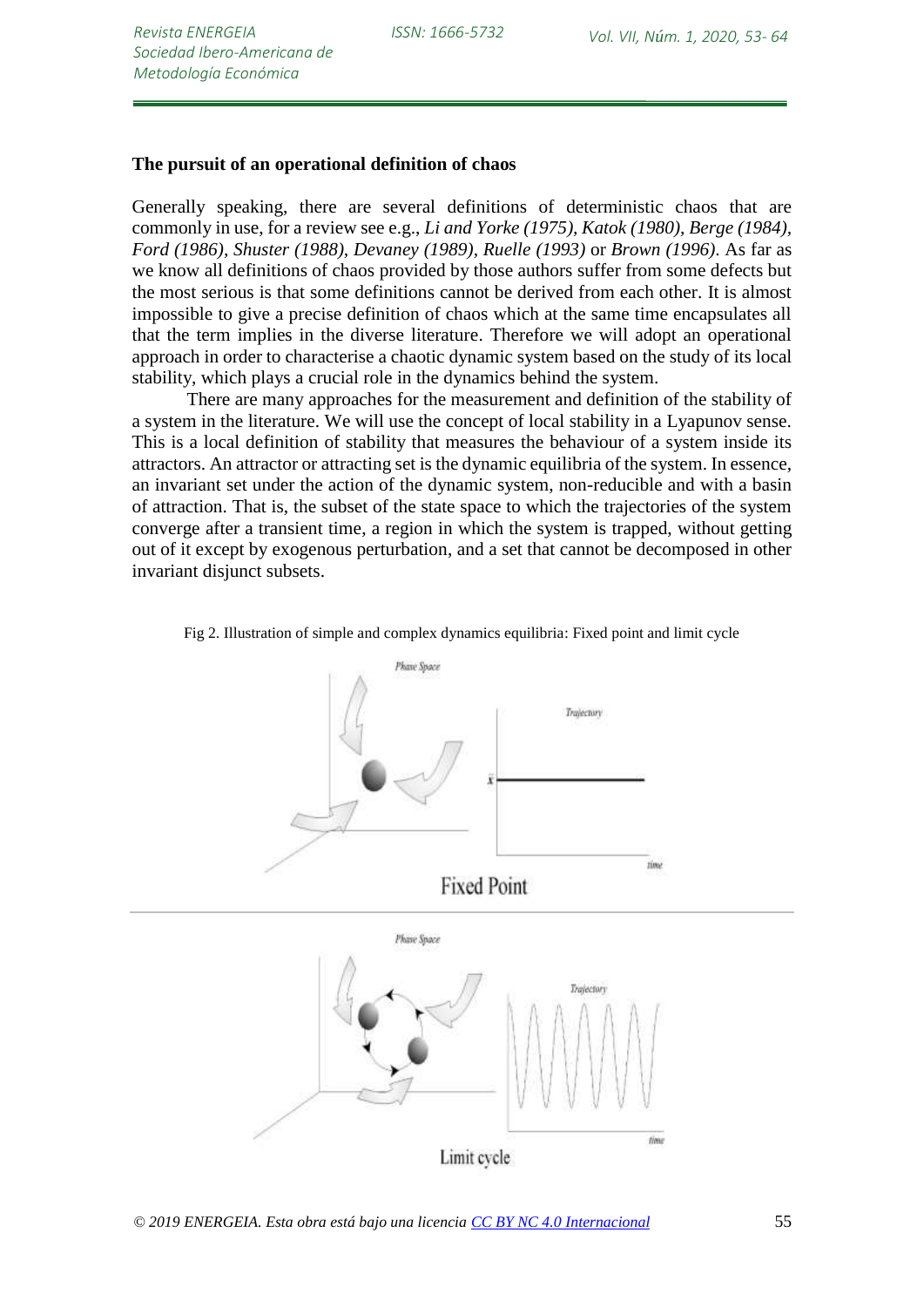Deterministic dynamical systems can have different types of dynamic equilibria, i.e. different types of attractors (see Fig 2 and Fig 3), mainly simple dynamics equilibria (fixed point; periodic points or limit cycle; quasi-periodic limit cycle or limit torus); and complex dynamics equilibria (strange or fractal attractors). Precisely, the dynamic simplicity or complexity of these equilibria is defined according to the stability of the trajectories within these attractors.

The stability of the system, following this 'local Lyapunov approach,' will be determined by the growth rate of divergence (or convergence) of two initially nearby trajectories. The smaller the magnitude of this divergence, the greater the simplicity of the system dynamics. In stable systems, with simple dynamics, two initially close points will always evolve close to each other. This type of stable system provides very accurate predictions of the future evolution or trajectories of the system.





Quasi-Periodic Limit Cycle



On the contrary, some dissipative nonlinear deterministic system (chaotic), even though they have a global attractor, are locally unstable. A chaotic system with two initial values, no matter how close they are to each other, will lead to drastically different orbits or trajectories. In this sense, the dynamic equilibria cannot be a fixed point, periodic point, limit cycle, quasi-periodic limit cycle nor a limit torus. This local instability led to complex dynamics and to an operational definition of chaotic dynamics: the dynamics described by a (nonlinear) system that converge to a dynamic equilibria or attractor (a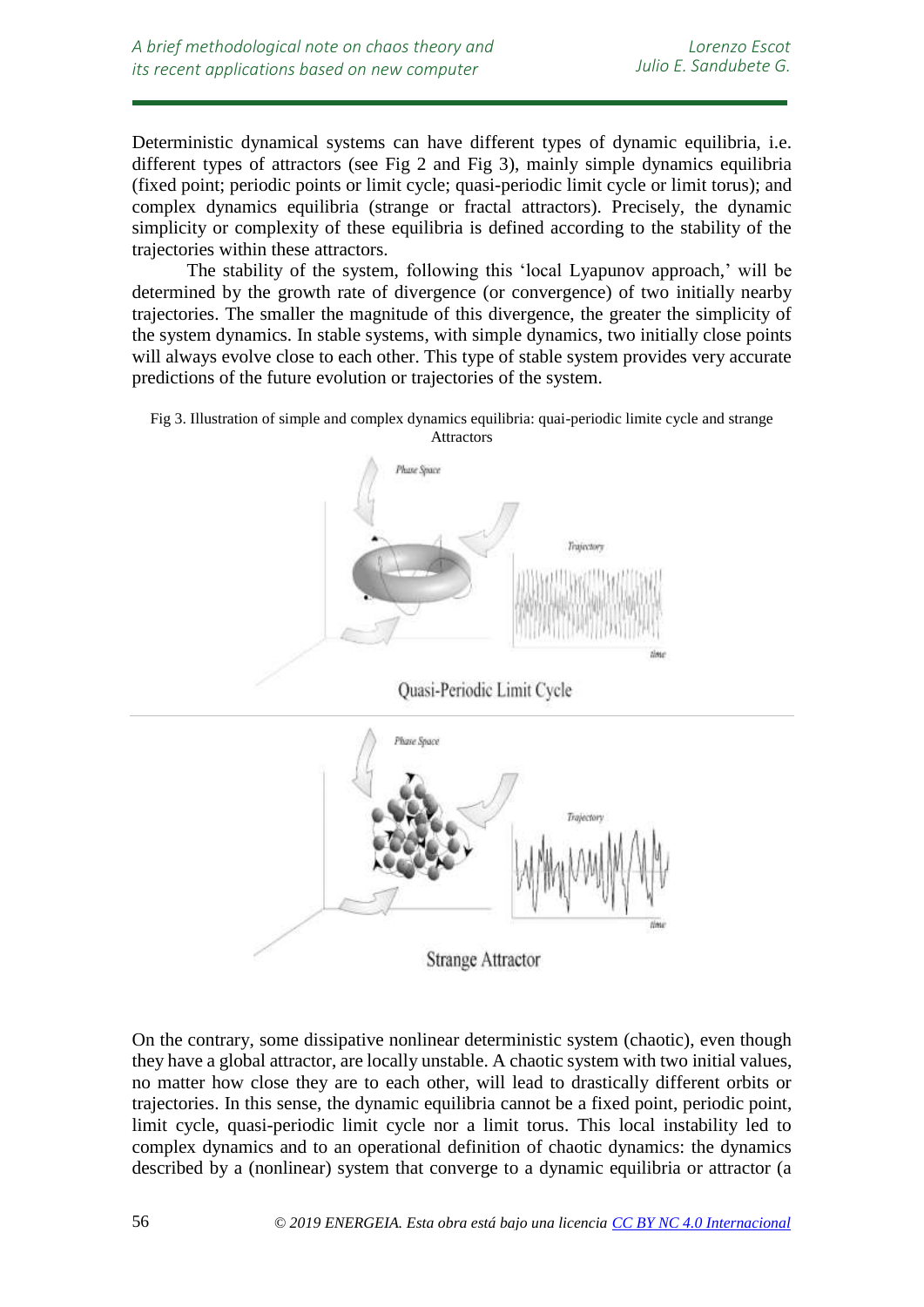strange attractor), but whose trajectories within this attractor are unstable, irregular, aperiodic and complex.

This feature of chaos emergeS because the strange attractors are both a finite region of the state space but conformed by an infinite number of points (has a fractal structure). Points that the system sequentially visits, but without passing through the same point twice. That is, choatic dynamics describe trajectories with no regular finite period (or a period that tends to infinity) and it is highly unstable (for a review see Ruelle and Takens, 1971).

Thus, to distinguish simple dynamics from complex dynamics, that is, to distinguish periodic (or quasi-periodic) attractors from strange attractors, it is sufficient to analyse the instability of the system in its evolution within these dynamic equilibria. And to study this local stability we refer to the so-called *Lyapunov exponents*.

As mentioned above, the Lyapunov exponents measures how fast a perturbation in a state moves down the trajectory in a finite number of steps. That is, the Lyapunov exponents give (logarithm of) the average exponential rate of divergence of two infinitesimal nearby initial conditions on the attractor. There will be as many exponents (spectrum of exponents) as there are dimensions on the dynamic system. The sign of Lyapunov exponents  $(\lambda_i)$  measure the divergence  $(\lambda_i > 0)$  or convergence  $(\lambda_i < 0)$  of two initial infinitesimally nearby orbits in each of the dimension of the phase space.

This interpretation of the stability of the dynamic equilibria coincides exactly with the definition of *sensitivity to initial conditions*. Then, we can use the Lyapunov exponents for quantifying the initial-value sensitivity of two neighboring points. To have a chaotic behavior in a strange attractor, and *sensitivity to initial conditions,* it is necessary to have almost one positive Lyapunov exponent (for a review see *Gencay and Dechert, 1992)*.

E.N. Lorenz was the first to show empirically this notion of initial-value sensitivity in his paper *Deterministic Non-periodic Flow (1963)*. In that paper he derived a nonlinear system for thermal convection in a simplified model of atmospheric flow and noticed a very strange behavior: the solutions of the equations could be unpredictable and irregular despite being deterministic. In particular, what he discovered was that if he stopped of iterate the solutions of his dynamic system and did it again start from a very similar initial condition, the solutions would immediately separate. It is written as a novel in his book *The Essence of Chaos (1994)*. The sensitive dependence of the evolution of a system for an infinitesimal change of initial conditions is called popularly the *butterfly effect*. Most authors have recognized this feature as the primary source of chaos.

The fact that a dynamic system shows sensitivity to initial conditions is a necessary but *not sufficient condition* for chaos *per se*. It is also necessary that the evolution of the solutions is bounded in some region of the state space. That is to say, the orbits must stay on an attractor. This last condition is always verified when the dynamic system is *dissipative*. In a *conservative* system, the volume of a given set is preserved in the finite-dimensional phase space under the action of the system over time while in a dissipative one, the system state shrinks or reduces asymptotically to a compact set. That is, it converges over time towards an attractor set. Hence in order to guarantee that the sensitive dependence on initial conditions property becomes *sufficient condition* for the existence of chaos, it is necessary that the evolution of the solutions is limited in some region (*global boundedness*).

To sum up, chaotic dynamical systems are those converging to locally unstable strange attractors having a high sensitivity to initial conditions. However, this is still some distance from a rigorous definition of chaos, and we are not aware of any universally agreed definition. As we said before it appears that for any definition of chaos, there may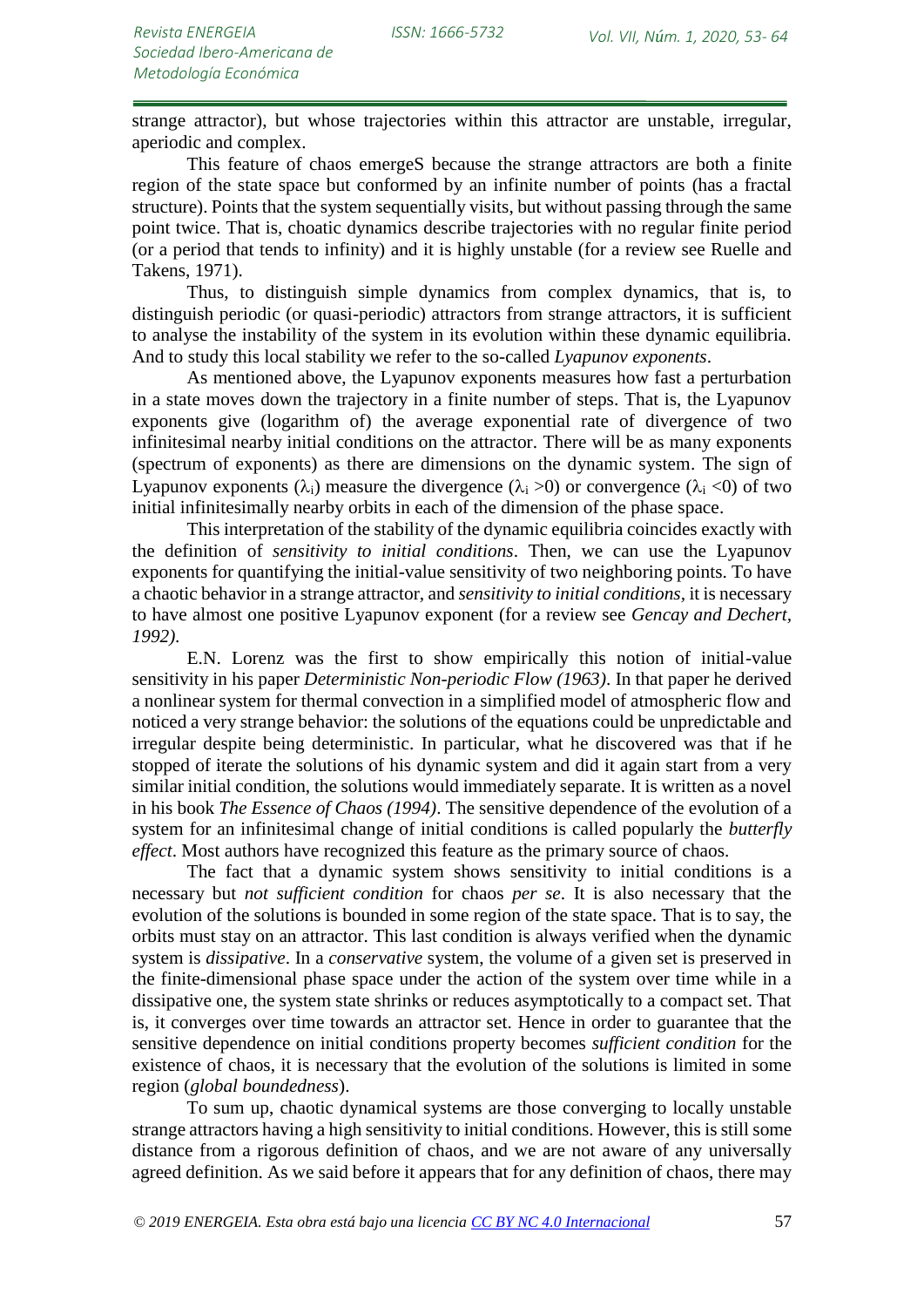always be some chaotic systems which do not fall under some of them. Thus, making chaos a twin to Gödel's undecidability. So far as this dissertation is concerned, we have considered convenient and relevant to concentrate our attention on two features following *Giannerini (2002)*: a deterministic dynamical system is said to be *chaotic* if satisfies the following properties: (i) global boundedness (the dynamic system is *dissipative and converge to an attractor*); (ii) initial-value sensitivity in nearby trajectories, that is, at least one Lyapunov exponent is *positive* (the dynamic system converge a *strange attractor*).

## **Chaos detection from time-series data**

Once we have established how to characterise a chaotic behaviour, we can proceed to present techniques to detect a chaotic signal from time-series data. According to the above definition of a chaotic system (it must be dissipative or convergent to an attractor, and with sensitivity to initial conditions), we can use Lyapunov exponents to check when a time series comes from a chaotic system. As the Lyapunov exponents  $(\lambda_i)$  measure the divergence ( $\lambda_i > 0$ ) or convergence ( $\lambda_i < 0$ ) of the system in each of the dimension of the phase space, we can use the sum of all the Lyapunov exponents spectrum values to check if the system is dissipative (when the sum is negative, ie.  $\Sigma \lambda_i \langle 0 \rangle$ ; and we can use the sign of the *largest* Lyapunov exponent to check for initial-value sensitivity ( $\lambda_{max} > 0$ ).

As we have already mentioned, one of the properties of chaotic systems is that, although they are perfectly deterministic, they display complex dynamics. That is, they describe irregular, aperiodic and erratic behaviour, almost indistinguishable of a pure random stochastic process. Contrary to chaotic systems the processes that generate purely random trajectories are neither dissipative (they tend to fill the entire phase space) nor do they have any positive exponent. Then, we can also use the Lyapunov exponents to know whether an apparently random trajectory describing erratic and aperiodic behaviour, comes in fact from a purely stochastic system or whether, on the contrary, it comes from a system that, at least in part, presents deterministic chaotic behaviour ( $\Sigma \lambda_i$  <0 and  $\lambda_{max}$ )  $>0$ ).

Note, therefore, that the key to detecting chaotic behaviour, versus purely stochastic behaviour or versus a deterministic system of simple dynamics (or any combination of both), lies in the estimation of the Lyapunov exponents of the system. When a dynamic system is known we can directly calculate analytic (or computationally) the full spectrum of the Lyapunov exponent value using or simulating the dynamic system. However, when we do not know the analytical expression of the system that generates an observed time series, is it possible to estimate their Lyapunov exponents? that is, can chaos be detected when we assume that the true underlying dynamic system generating the observed time series is unknown?

The empirical analysis of chaotic dynamic systems is based on the study of *observed time series*. The main objective of this empirical analysis is precisely to obtain or to infer information about the properties of the data-generating process (deterministic or stochastic) that in most cases will be unknown. That is, the objective is to know whether the underlying generator system of a time-series data presents either a simple dynamics, behaves chaotically or comes from a purely stochastic process.

As the true data-generating process is unknown it is not possible to know the functional form that generates the dynamics associated with it. Instead, we assume the existence of an unknown *observer function* which transforms the unobserved state variable of the system into an observed time series data. Then it is assumed that all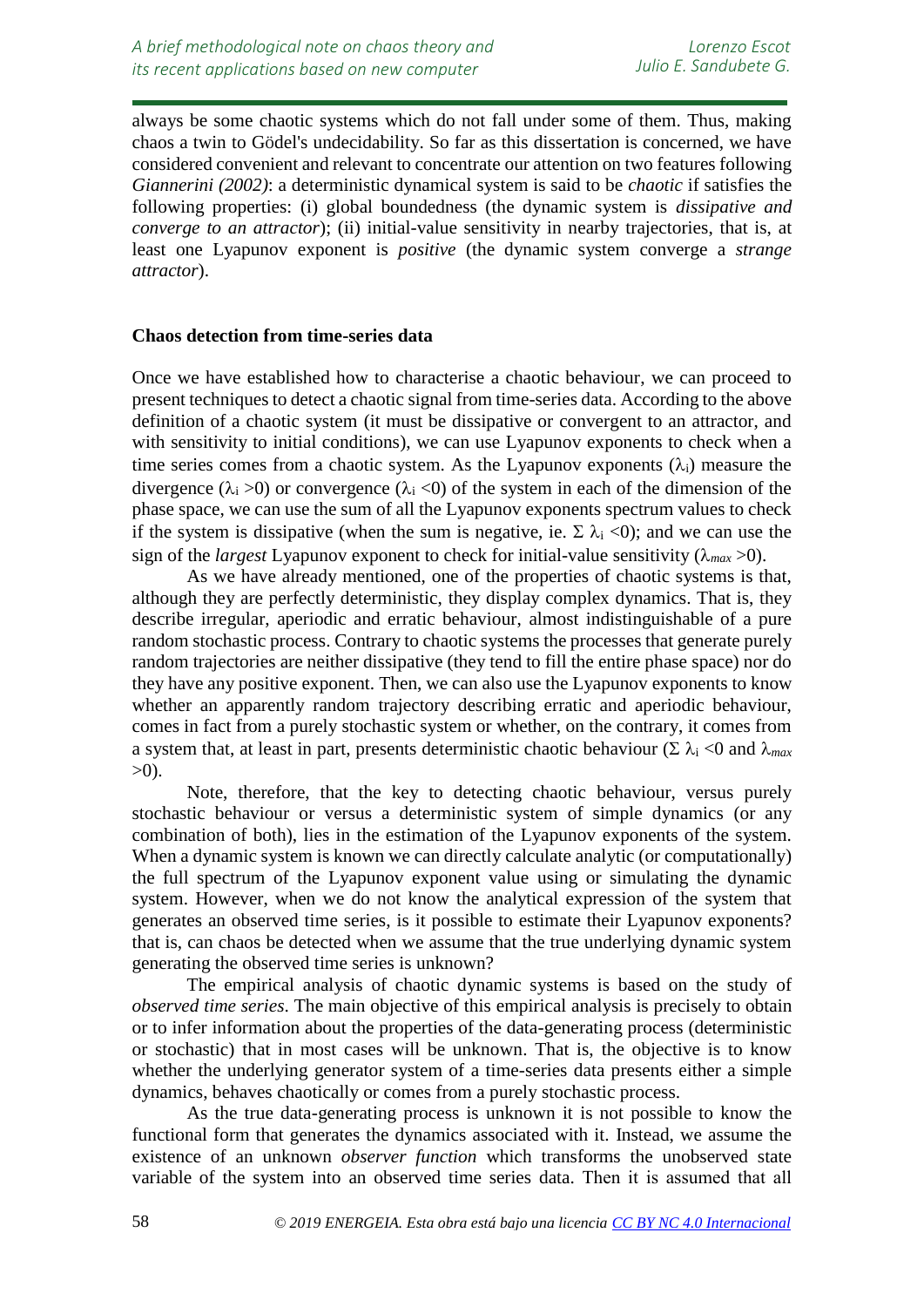information available is a sequence of scalars, a univariate time series. As the true datagenerating process is unknown, it is not possible to consider the true orbit of the dynamic system in the original state space. Nevertheless, we are going to be able to get an approximation (reconstruction) of the true underplayed unknown system that results equivalent in a topological sense. We mean equivalent in its dynamic and geometric properties (e.g., local stability of their attractors). This is an important result in chaos theory proposed by *Takens (1981)*.

This reconstruction procedure allows us to obtain all the relevant information about the unknown underlying dynamic system that generates the time-series data (*invariant properties*) like the Lyapunov exponents. Hence the Lyapunov exponents must have *approximately the same value* in both the true and the reconstructed state space. Then we can test the hypothesis of chaos in the unknown original dynamic system by using the Lyapunov exponents estimated with the reconstructed attractor.

Any method for estimating the Lyapunov exponent from time-series data are based on that *state space reconstruction* procedure. Let us explain briefly. The underlying idea in this reconstruction is to make copies of the single observable signal and consider those delayed values as coordinates of a reconstructed state space obtained from the time series. So, we must form a sequence of delayed coordinate embedding vectors<sup>1</sup>.

Once we have reconstructed the attractor, we want to quantify the initial-value sensitive property estimating the Lyapunov exponents from time series in order to understand whether the unknown data-generating process shows a simple dynamic, behaved chaotically or resulted from a purely stochastic process.

There are two main methods in the literature that provide the estimated Lyapunov exponent from time-series data. The first, the so-called *direct approach* which measures the growth rate of the divergence between two trajectories with an infinitesimal difference in their initial conditions. The direct method was first proposed by *Wolf et al. (1985)*, and then revisited by *Rosenstein et al. (1993)*, and by *Kantz (1994)*. The underlying algorithm is explained in detail in *Kantz & Schreiber (1997)*.

The main drawbacks of these direct methods are the followings. First, it does not allow the estimation of the full spectrum of Lyapunov exponents just the largest, and this precludes testing the existence of an attractor  $(\Sigma \lambda_i \langle 0)$ . Second, it is not robust to the presence of measurement noise. These direct estimators assign to chaos any divergence, even if purely random, caused by the measurement error itself and is therefore unable to distinguish when the irregular behaviour of a time series comes from purely random behaviour, and when it comes, at least in part, from a deterministic chaotic system. Third, it does not have a satisfactory performance in detecting existing nonlinearities on timeseries of moderate sample sizes. Fourth, theoretical results for its consistency and asymptotic distributions are not available at the present time. This is a great disadvantage from a statistical perspective since there is then no possibility of making statistical inferences regarding chaos<sup>2</sup>.

The second type of method used for estimating the Lyapunov exponents is the socalled *indirect or Jacobian approach*. These indirect methods solve all the disadvantages of the direct methods mentioned previously. The idea behind this approach can be

<u>.</u>

 $^1$  More formally, let  $\{\chi_t\}_{t=1}^n$  be the time-series data. We can perform the state space reconstruction of the underlying system using the method of delayed-coordinates proposed by Ruelle and Takens (1971). This procedure constructs a sequence on time *t* of delayed vectors in reconstructed state space  $\mathbb{R}^m$ :

 $x_t^m = (x_t, x_{t-l}, x_{t-2l}, x_{t-3l}, \ldots, x_{t-(m-1)l})$ 

where *m* is the embedding dimension and *l* is the reconstruction time-delay (or lag).

<sup>2</sup> One way to overcome this problem is to make use of empirical approaches. In this sense, Giannerini and Rosa (2001) proposed a resampling scheme that allows us to get the confidence interval of the Lyapunov exponent estimator suggested by Kantz in a rigorous statistical way.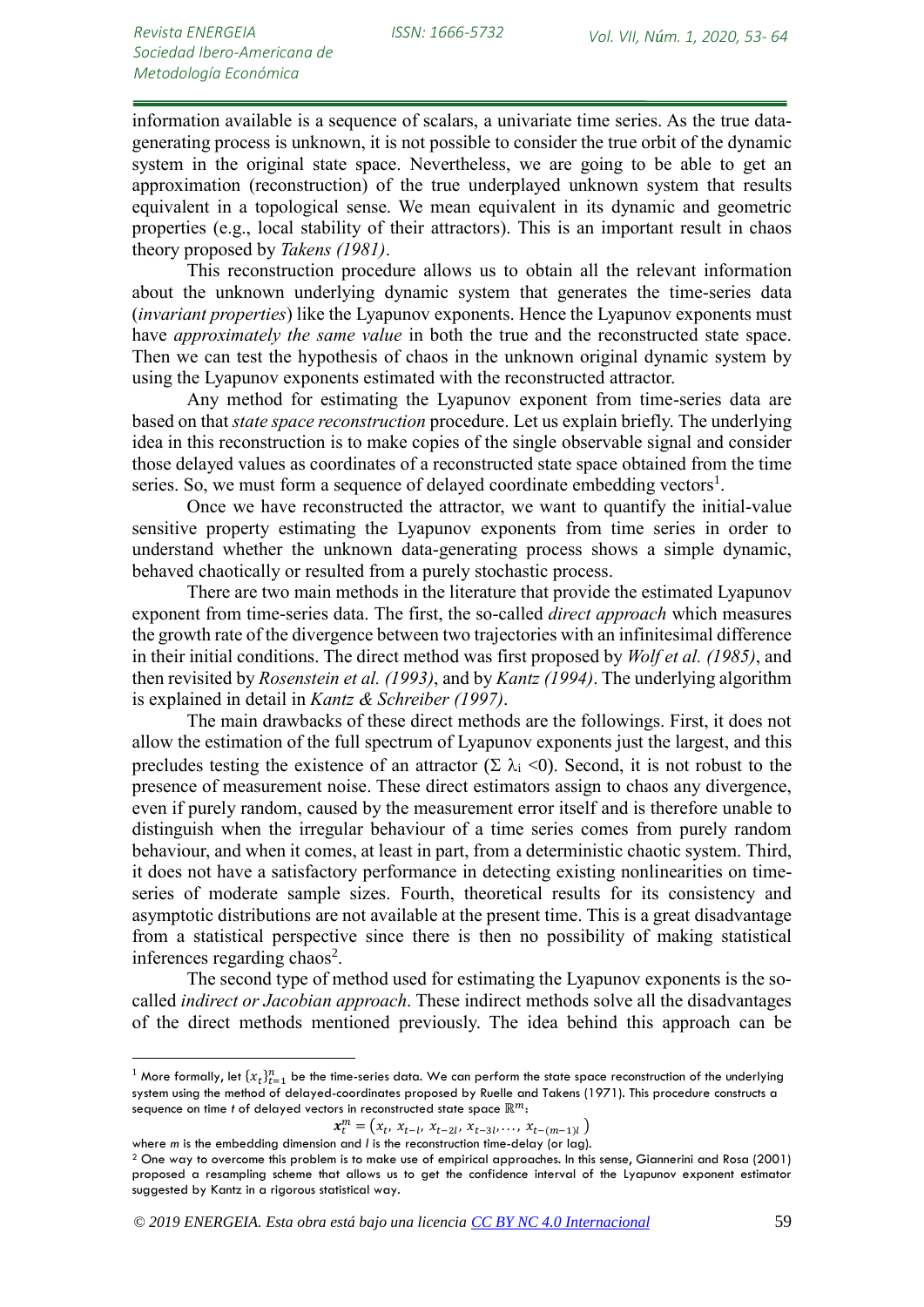summarised briefly as follows. Rather than measuring directly the growth rate of the divergence between two nearby trajectories, these methods measure indirectly the average separation rate of two trajectories by estimating the derivative or Jacobian matrix associated with the reconstructed phase space from the time series. First, one must estimate the model that best approximates the dynamics of the system, and then calculate its partial derivatives to measure the instability of the system, i.e., to obtain the Lyapunov exponents.

This indirect methodology was first proposed by *Eckmann and Ruelle (1985)*, which is based on nonparametric regression methods. Further contributions focused on two different approaches. Firstly, those who used some lineal regressions, see e.g., *Sano and Sawada (1985)*, *Eckmann et al. (1986)*, *Brown et al. (1991)* or their extension in the form of polynomial regression proposed by *Lu and Smith (1997)*. The second approach was based on nonlinear regressions techniques following, see e.g., *Dechert and Gencay (1992), McCaffrey et al. (1992)*, *Nychka et al. (1992)*, *Whang and Linton (1999)*, *Shintani and Linton (2004)<sup>3</sup>* .

For those interested in these techniques, and in the estimation of Lyapunov exponents the authors of this article have developed a novel R package called *DChaos* to test the hypothesis of chaotic behavior from a time series *(see Sandubete and Escot 2021).* This library provides an interface for researchers interested in the field of chaotic dynamic systems and nonlinear time series analysis and professors (and students) who teach (learn) courses related to those topics. The *DChaos* package contains some algorithms for detecting chaos from time-series data through the Lyapunov exponents by various computational methods based on the Jacobian indirect methods. It also allows making statistical inferences about its statistical significance, thus having a formal test to contrast the chaotic hypothesis from time series. These algorithms are publicly available at the Comprehensive R Archive Network [https://cran.r-project.org/web/packages/DChaos/.](https://cran.r-project.org/web/packages/DChaos/)

## **Implications of finding chaos in a time series.**

The estimation of a positive exponent indicates that, although nonlinear and chaotic, the unknown generating process has a deterministic behavior, a time dependence, and a time feedback. This finding has three important implications in epistemological terms.

First, if we know that there is a unknown deterministic system that is generating the time series, as opposed to pure randomness, we should try to put all our efforts in finding out what exactly is this unknown generating system. And perhaps a necessary step in this direction would be to move away from the simplifying hypothesis of linearity and explore possibilities using nonlinear dynamic models.

But even if we are not able to know what this generating system might be, it is still possible to advance in two other important aspects: prediction and control of the system.

In fact, the second implication of detecting chaotic behavior in a time series is that there is room to try to improve their predictions, at least in the short term. The existence of a positive Lyapunov exponent reveals the existence of time dependence in the time

<u>.</u>

 $^3$  This indirect approach states that exist a function  $\bm{g}:\bm{\mathsf{R}}^m\to\bm{\mathsf{R}}^m$  such that  $x_t^m=g$   $(x_{t-l}^m).$  Where  $x_t^m$  is the delayed reconstructed vectors. Under the assumption that the embedding is a homeomorphism, the map *g* is topologically conjugate to the unknown dynamic system *f*, and then the estimation of Lyapunov exponents of *g* are equivalent to the underlaying of *f* . The different indirect approach try to estimate *g* using different regressions approaches (see *Sandubete and Escot, 2021*).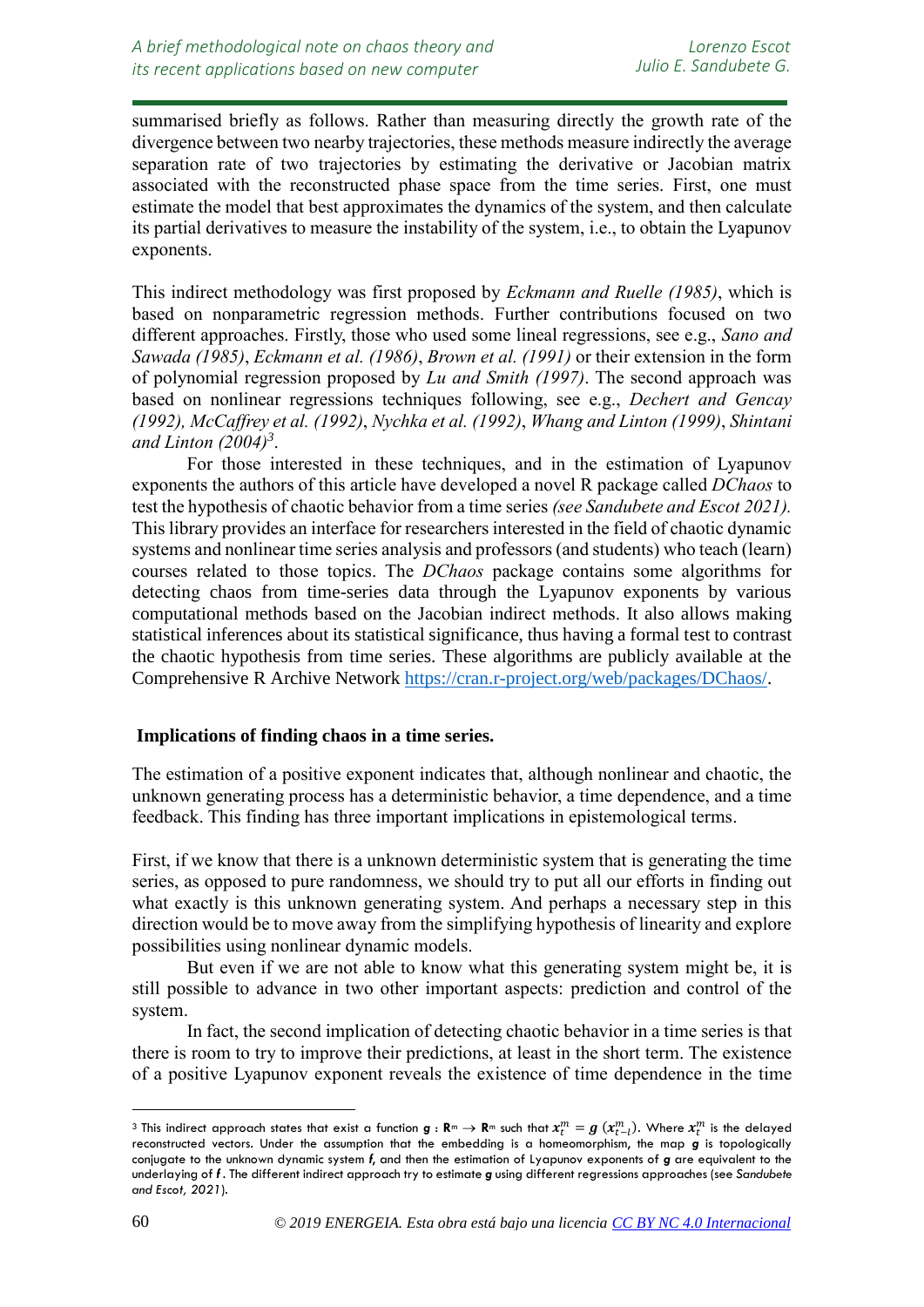series, and therefore we can improve the predictive possibilities of the future by looking into the past, at least within the limits established by the sensitivity to the initial conditions. But to do this we have to move away from traditional (essentially linear) stochastic prediction models and use the techniques derived from chaos theory. These techniques do not require knowledge of the time series generating system. They are based on exploiting time dependence, recurrence and the existence of attractors in the reconstructed phase space (again using Takens' theorem). They do not try to fit a (linear) model to the data. Basically, these techniques search in the past for patterns similar to the present in order to predict the future. These predictions by analogues methods were proposed initially by Lorenz (1963, 1969) and developed by Farmer and Sidorowich (1987, 1988) and Casdagli (1989) who can be considered pioneers at the early stage of developments in predicting complex time series.

The third implication of chaos detection lies in the possibility of controlling or stabilizing the behavior of the time series. Again, a control that is performed even without determining the dynamical system that is generating the time series. Chaos control techniques, such as those initially proposed by Ott, Gregobi, and Yorke (1990) are based on the fact that when a nonlinear deterministic dynamical system exists, even if it is unknown, it can be forced towards one of its multiple stationary equilibria, even if these equilibria are initially unstable. Any fixed point can be reached without the need to force the system aggressively, simply by applying small perturbations that lead the system towards these stationary equilibria. With slight variations in the values of any control parameters (some parameter that one may discretionally alter) it is possible to change the dynamic equilibrium (the attractor), eliminating the irregularity of chaotic solutions, stabilizing irregular behaviors (when they are unwanted). This requires removing the system from the strange attractor, leading it to periodic equilibria (fixed points or limit cycles) and applying control rules to keep the system stabilized in those periodic equilibria. This type of control or stabilization would not be possible if the system were purely random, because it is based on the existence of a deterministic dynamic system, which, although unknown, is generating the observed time series.

## **Conclusion**

Chaotic dynamical systems do not close the age old debate on determinism and indeterminism, which is still alive today. At best, it opens a new fuzzy boundary between the two paradigms. The theory or mathematics of chaos provides tools of analysis that situate us between formal determinism and asymptotic indeterminism. Formal determinism because chaotic systems are perfectly deterministic (but algebraically nonlinear) dynamical systems, which do not include any stochastic component or element in their formulation. And asymptotically indeterministic because in spite of not including any purely random effects, they present an irregular and aperiodic noisy behavior. This noisy chaos shows a high sensitivity to initial conditions (the so-called butterfly effect) that makes IT impossible to obtain tight predictions of the future state of the system beyond the short term. Indeed, even if we know the deterministic dynamical system generating a time series (which drives the evolution of the system in time), when there is chaotic behavior, small, very small variations in the initial point of prediction (due for example to measurement errors) mean that beyond the very short term the predictions are exponentially separated. Therefore, in practice, either one knows with infinite precision the true initial state of the system, or it is not possible to make accurate predictions of its future evolution.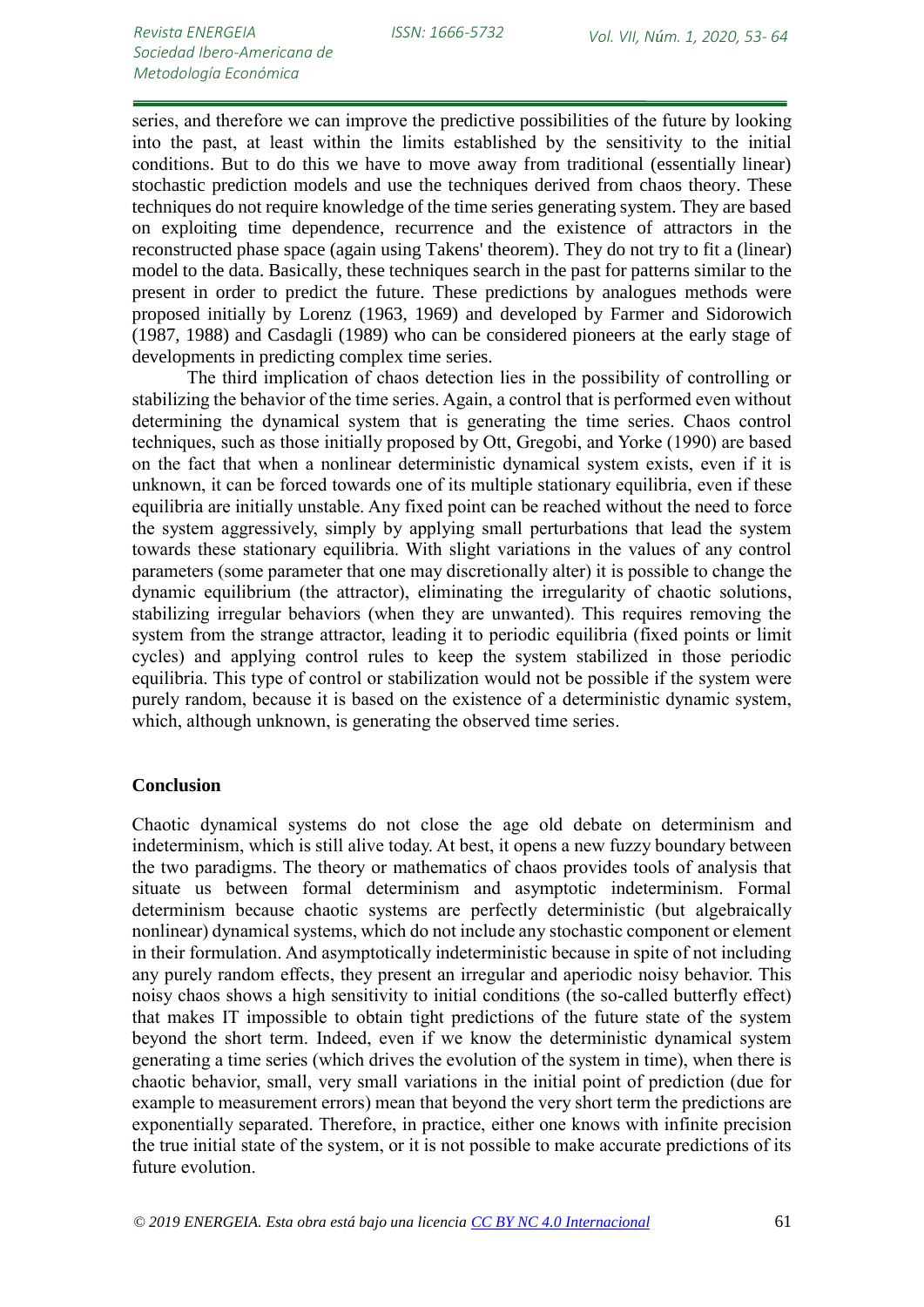Nevertheless, the detection of chaotic behavior in an observed time series has important implications in terms of predictability and stabilization of the time series generating system, even if it is unknown. When a time series presents irregular behavior because of deterministic chaotic behavior, then we can improve its prediction by exploiting time dependence, and we can control it in stable values by taking advantage of the existence of attractors or dynamic equilibria. And all this without needing to know the nature of the generating system.

In practice, most economic time series present an irregular cyclical behavior, and in fact, their origin is unknown. It is unknown what the real system generating the observed time series actually is. We do not know what is the real model that drives the evolution of the economy. It is crucial to know if this irregular behavior has a purely stochastic origin or if, on the contrary, it has a chaotic origin. Firstly, because the detection of chaotic behavior should make us rethink the use of linear modeling in most economic models. And secondly, because there are important implications in terms of prediction and control of the economy through new techniques of economic stabilization.

Chaos theory takes us into the complex terrain between formal determinism and practical indeterminism, opening a whole series of new possibilities and new methodologies. Many of these techniques, although initially proposed in the middle of the last century, have not been fully developed until the present time. These techniques are resource intensive for algorithmic computing. The recent development of new online parallel computing resources and Big Data techniques will undoubtedly provide great advances in this area in the very near future.

## **References**

*resources*

BERGÉ, P., POMEAU, Y. & VIDAL, C. (1984). "L'Ordre dans le Chaos". Hermann, Paris.

- BROWN, R. & CHUA, L. O. (1996). "Clarifying chaos: Examples and counterex- amples". International Journal of Bifurcation and Chaos, vol. 6(02), pp. 219–249.
- BROWN, R., BRYANT, P. & ABARBANEL, H. D. (1991). "Computing the lyapunov spectrum of a dynamical system from an observed time series". Physical Review A, vol. 43(6), pp. 2787.
- CASDAGLI, M.(1989) "Nonlinear Prediction of Chaotic Time Series". Physica D, 35, 335- 356.
- DECHERT, W. D. & GENCAY, R. (1992). "Lyapunov exponents as a nonparametric diagnostic for stability analysis". Journal of Applied Economics, vol. 7(S1), pp. S41–S60.
- DEVANEY, R. L. (1989) "An introduction to chaotic dynamical systems". Addison-Wesley.
- ECKMANN, J. P. & RUELLE, D. (1985). "Ergodic theory of chaos and strange attractors". Reviews of Modern Physics, vol. 57, pp. 617–656.
- ECKMANN, J. P., KAMPHORST, S. O., RUELLE, D. & CILIBERTO, S. (1986) "Liapunov exponents from time series". Physical Review A, vol. 34, pp. 4971–4979.
- FARMER, J. D. & SIDOROWICH, J. J. (1987). "Predicting chaotic time series". Physical Review Letters, 59, 845-848.
- FARMER, J. D. & SIDOROWICH, J. J. (1988). "Exploiting Chaos to Predict the Future and Reduce Noise" en Lee, Yc (ed) Evolution, Learning and Cognition, World Scientific, 1988, pp 277-330.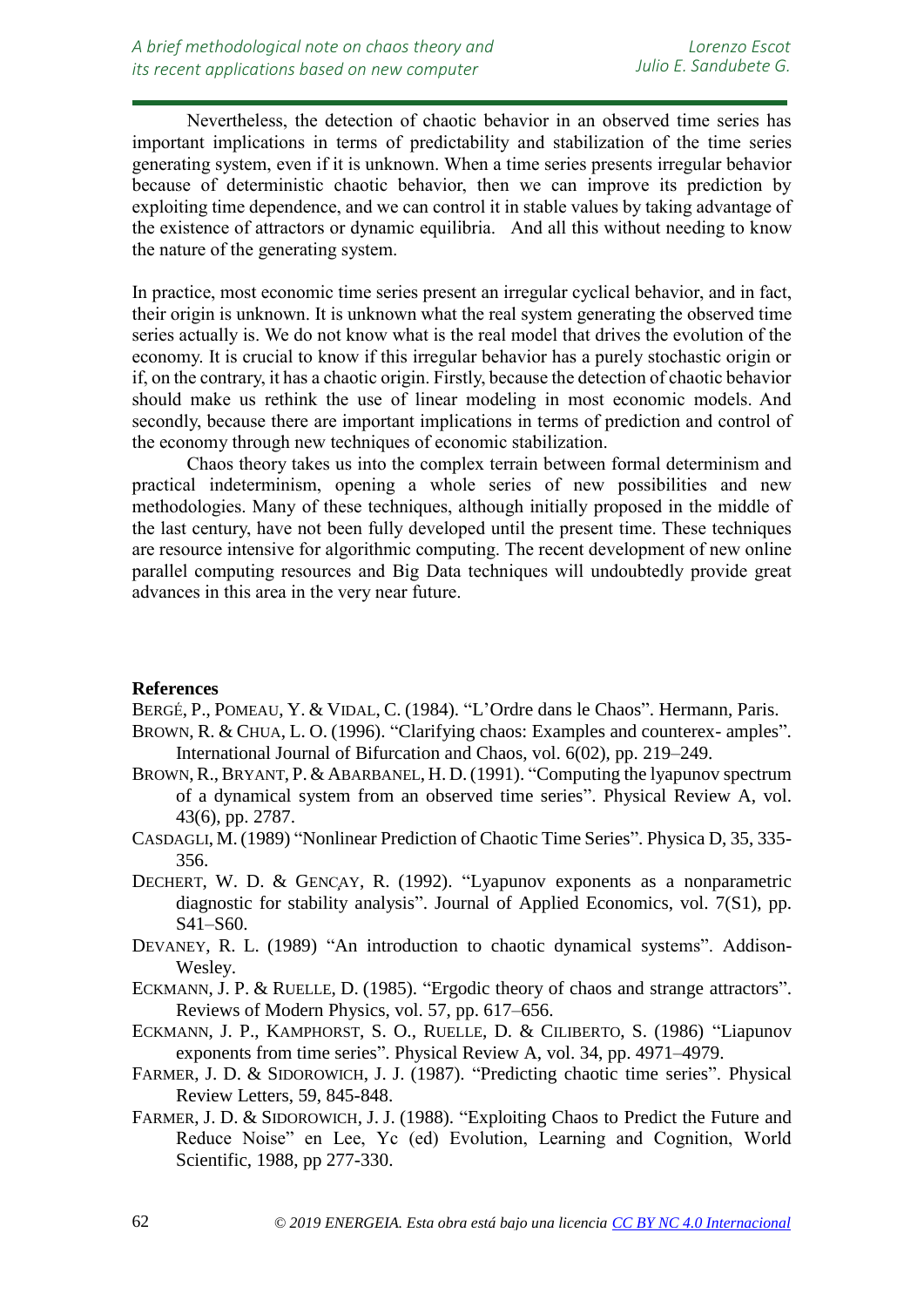- FORD,J. (1986) "Chaos: Solving the unsolvable, predicting the unpredictable! In Chaotic dynamics and fractals", Elservier, pp. 1–52..
- GENCAY, R. & DECHERT, W. D. (1992). "An algorithm for the n lyapunov expo- nents of an n-dimensional unknown dynamical system". Physica D: Non- linear Phenomena, vol. 59(1), pp. 142–157.
- GIANNERINI, S. & ROSA, R. (2001). "New resampling method to assess the accu- racy of the maximal lyapunov exponent estimation". Physica D: Nonlinear Phenomena, vol. 155(1-2), pp. 101–111.
- GIANNERINI, S. (2002). "Sensitive dependence on initial conditions: chaos and stochastic processes". PhD thesis, Università di Bologna.
- KANTZ, H. (1994). "A robust method to estimate the maximal lyapunov exponent of a time series". Physics Letters A, vol.  $185(1)$ , pp.  $77 - 87$ .
- KANTZ, H. & SCHREIBER, T. (1997). "Determinism and predictability". Nonlinear time series analysis, pp. 42–57.
- KATOK, A. (1980). "Lyapunov exponents, entropy and periodic orbits for diffeomorphisms". Publications Mathématiques de l'IHÉS, vol. 51, pp. 137–173.
- LI, T.-Y. & YORKE, J. A. (1975). "Period three implies chaos". American Mathematical Monthly, vol. 82, pp. 985–992.
- LORENZ, E. N. (1963). "Deterministic nonperiodic flow". Journal of the Atmospheric Sciences, vol. 20(2), pp. 130–141.
- LORENZ, E. N. (1969). "Atmospheric Predictability as Revealed by Naturally Ocurring Analogues". Journal of the Atmospheric Sciences.
- LORENZ, E. N. (1995). "The essence of chaos". University of Washington Press.
- LU, Z.-Q. & SMITH, R. L. (1997). "Estimating local lyapunov exponents". Fields Institute Communications, vol. 11, pp. 135–151.
- MCCAFFREY, D. F., ELLNER, S., GALLANT, A. R. & NYCHKA, D. W. (1992). "Estimating the lyapunov exponent of a chaotic system with nonparametric regression". Journal of the American Statistical Association, vol. 87(419), pp. 682–695.
- NYCHKA, D., ELLNER, S., GALLANT, A. R. & MCCAFFREY, D. (1992). "Finding chaos in noisy systems". Journal of the Royal Statistical Society: Series B (Statistical Methodology), vol. 54(2), pp. 399–426.
- OSELEDEC, V. (1968). "A multiplicative ergodic theorem. ljapunov characteristic number for dynamical systems". Transactions of the Moscow Mathematical Society, vol. 19, pp. 197–231.
- OTT, E., GREBOGI, C., & YORKE. (1990). "Controlling chaos". Physical Review Letters. Vol. 64, No 11.
- ROSENSTEIN, M. T., COLLINS, J. J. & LUCA, C. J. D. (1993). "A practical method for calculating largest lyapunov exponents from small data sets". Physica D: Nonlinear Phenomena, vol.  $65(1)$ , pp.  $117 - 134$ .
- RUELLE, D. (1993). "Chance and chaos", vol. 11. Princeton University Press.
- RUELLE, D., TAKENS, F. (1971). "On the nature of turbulence". Communications in Mathematical Physics, vol. 20(3), pp. 167–192.
- SANDUBETE,J. E. & ESCOT, L. (2021). "DChaos: Chaotic Time Series Analysis", 2020. R package version vol 13 issue 1, 2021.
- SANO, M. & SAWADA, Y. (1985). "Measurement of the lyapunov spectrum from a chaotic time series". Physical Review Letters, vol. 55(10), pp. 1082.
- SHINTANI, M. AND LINTON, O. (2003). "Is there chaos in the world economy? a nonparametric test using consistent standard errors". International Economic Review, vol. 44(1), pp. 331–357.
- SHUSTER, G. (1988). "Determinirovannyi khaos (deterministic chaos)". Moscow: Mir.